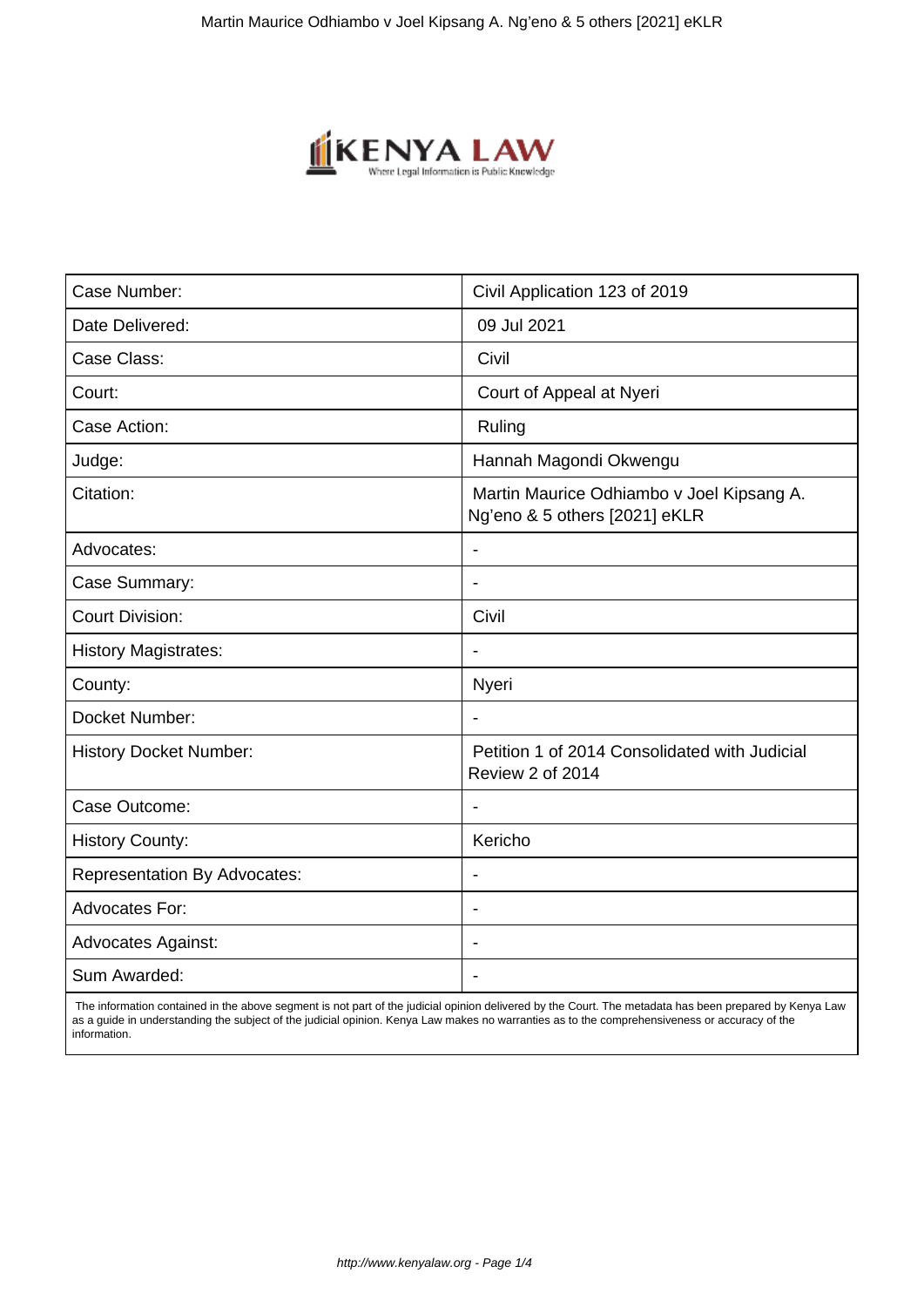### **IN THE COURT OF APPEAL**

# **AT NYERI**

### **(CORAM: OKWENGU, JA (IN CHAMBERS)**

### **CIVIL APPLICATION NO. 123 OF 2019**

### **BETWEEN**

**MARTIN MAURICE ODHIAMBO.........................................................................................................APPLICANT**

### **AND**

*(An application from the Ruling of the High Court of Kenya at Kericho dated 28th June, 2019*

*(J. M. Onyango, J) dismissing an application for extension of time to file notice of appeal*

*and record of appeal out of time*

*in*

*Petition No. 1 of 2014*

*\*\*\*\*\*\*\*\*\*\*\*\*\*\*\*\*\**

*Consolidated with*

*Judicial Review No. 2 of 2014)*

*\*\*\*\*\*\*\*\*\*\*\*\*\*\*\*\*\*\*\*\*\*\*\*\*\**

### **RULING**

[**1**] By a notice of motion dated 8th July, 2019, lodged in the registry on 1st August, 2019, the applicant **Martin M. Odhiambo**, who is in person, has moved the Court under Rule 4 of the Court of Appeal Rules, for orders that the Court be pleased to extend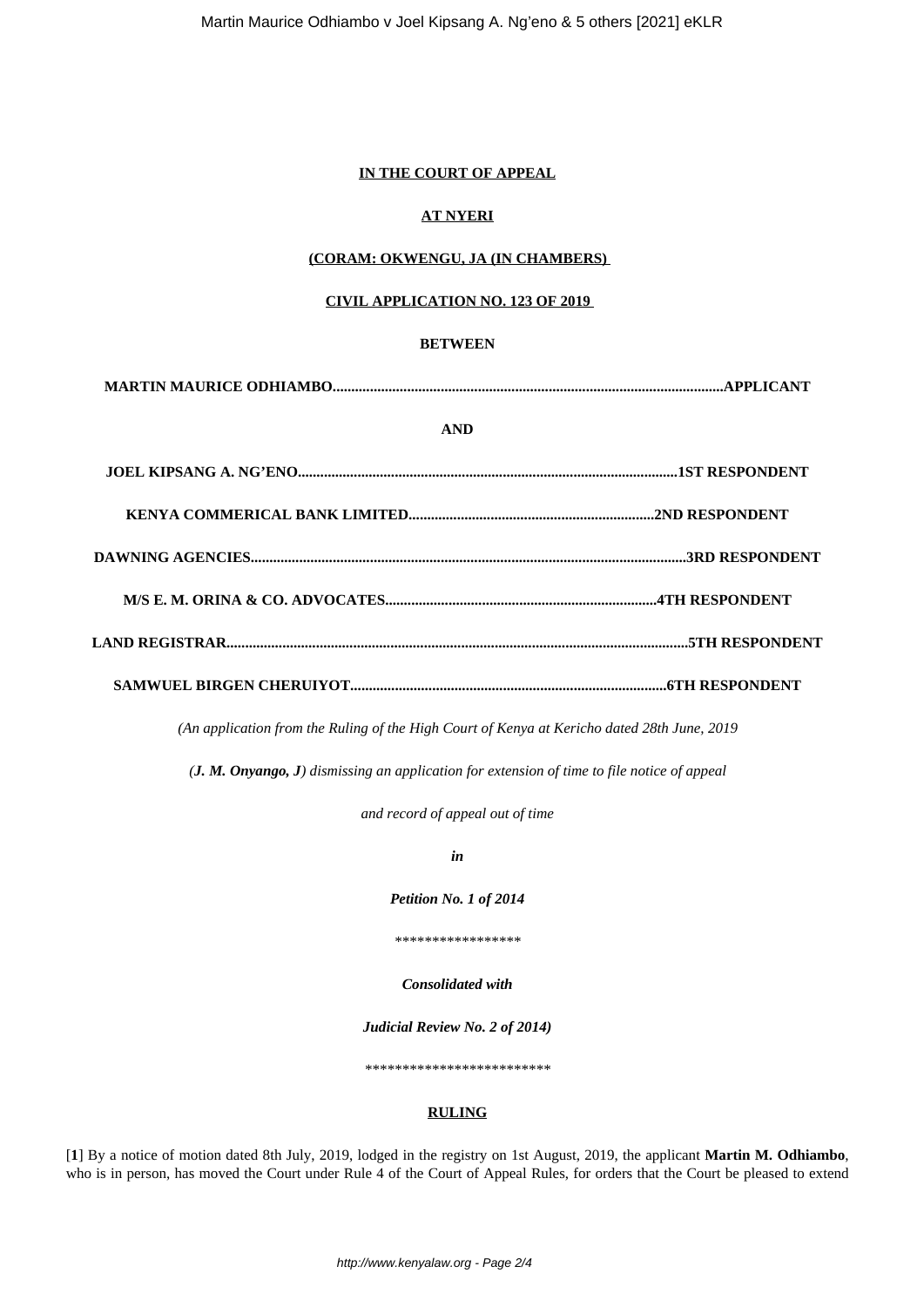time for filing notice of appeal and record of appeal out of time.

[**2**] It is not clear what the applicant intends to appeal against because on the face of his motion, the applicant has indicated the motion as being an application from the Ruling of the High Court dated 28th June, 2019. However, from his affidavit in support of the motion, it appears that the applicant actually intends to appeal against the ruling of the High Court delivered on 11th May, 2018, and a draft memorandum of appeal has been availed in regard to the intended appeal for that ruling.

[**3**] It is also evident that the applicant had through an application dated 17th December, 2018, moved the High Court for an order of stay of execution of the judgment delivered on 11th May, 2018 and also sought to have time extended to enable him file a notice of appeal out of time in regard to the judgment delivered on 11th May, 2018.

[**4**] A ruling dated 28th June, 2019 has been exhibited wherein the learned Judge of the High Court dismissed the application dated 17th December, 2018. A notice of appeal against the judgment of 28th June, 2019 was lodged in the High Court registry on 1st July, 2019. The applicant has also exhibited a request to the Deputy Registrar, Kericho High Court for typed copies of the proceedings, judgment/ruling and decrees in regard to the judgment of 11th May, 2018 and ruling of 28th June, 2019. The request appears to have a court stamp but the date is illegible.

[5] It is apparent that in regard to the ruling of 28th June, 2019, the applicant filed a notice of appeal on 1st July, 2019 and therefore the notice was filed in time. The application before the Court can therefore only relate to the filing of the record of appeal which ought to have been filed within 60 days from 1st July, 2019. As for the ruling of 11th May, 2018, no notice of appeal appear to have been filed, and therefore if this is the intended appeal, then the extension of time must relate to both the notice of appeal and the record of appeal.

[**6**] From the above, it is evident the applicant who is in person is not very familiar with the procedures, hence the lapses in his application. The ruling dated 28th June, 2019, copy of which has been availed to us, was the one which dismissed his application for stay of execution and extension of time to appeal against the judgment delivered on 11th May, 2018. As the applicant has moved to this Court, that ruling is inconsequential as this Court still has powers to extend time for him to file an appeal against the judgment of 11th May, 2018. As already observed, no notice of appeal was filed in regard to that judgment.

[**7**] Under Rule 4 of the Court Rules, this Court has discretion to extend time for the filing of the notice of appeal. However, that discretion must be exercised judicially. In doing so, I take note of the Supreme Court decision in **Nicholas Kiptoo vs Arap Korir Salat vs I.E.B.C. & 7 Others (2014) eKLR** where the following were identified as relevant factors to be taken into account in exercising such discretion.

## *"1. Extension of time is not a right of a party. It is an equitable remedy that is only available to a deserving party at the discretion of the Court;*

*2. A party who seeks for extension of time has the burden of laying a basis to the satisfaction of the court;*

*3. Whether the court should exercise the discretion to extend time, is a consideration to be made on a case to case basis;*